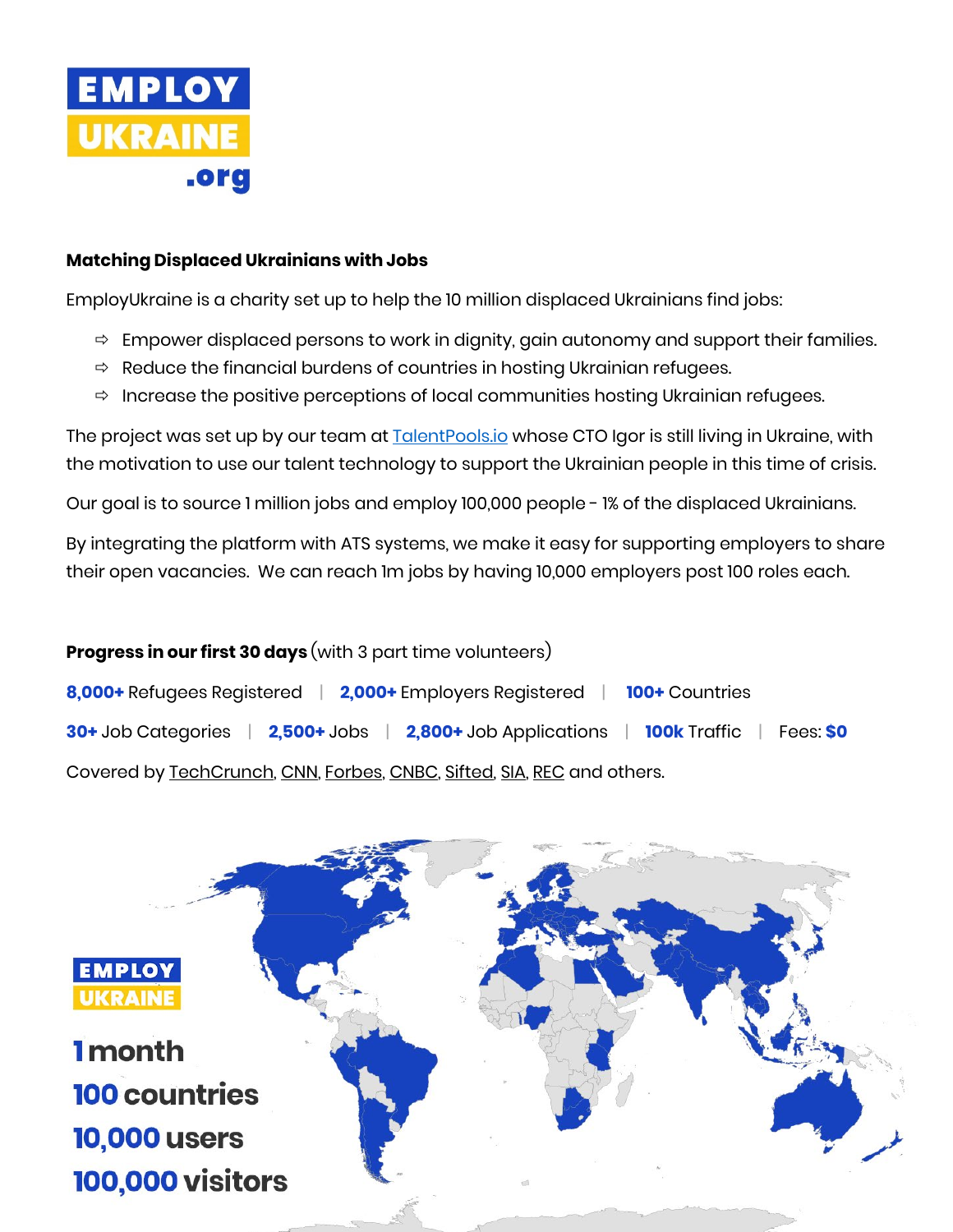#### **Case studies**



A few weeks ago, Angelina fled her town after several days of heavy bombing and fighting. Now, she's on route to the UK, having secured a job with prestigious communications firm ThoughtLDR.

[Read her](https://employukraine.org/angelinas-story/) Story



Like thousands of others, Liza escaped from Odessa to Moldova when the war broke out. Money was tight, so she began looking for a job. A week later, she had secured a part-time role with InterIntellect while she completes her Masters degree.

[Read her Story](https://employukraine.org/lizas-story/)



### **How it works**

Candidates register and create a profile, optionally uploading an image, their CV and any other information they wish. Based on that data, they are notified and matched with relevant jobs.



Employers register and post their job manually or automatically via their ATS. Jobs can be remote or in person, part-time or full time. Employers can search and communicate with candidates, handling applications, interviews and selection within our platform or in their own ATS.

After a candidate is selected, the employer can hire them directly, or via one of our Employer of Record partners, who can handle the contracts, taxes and payments.